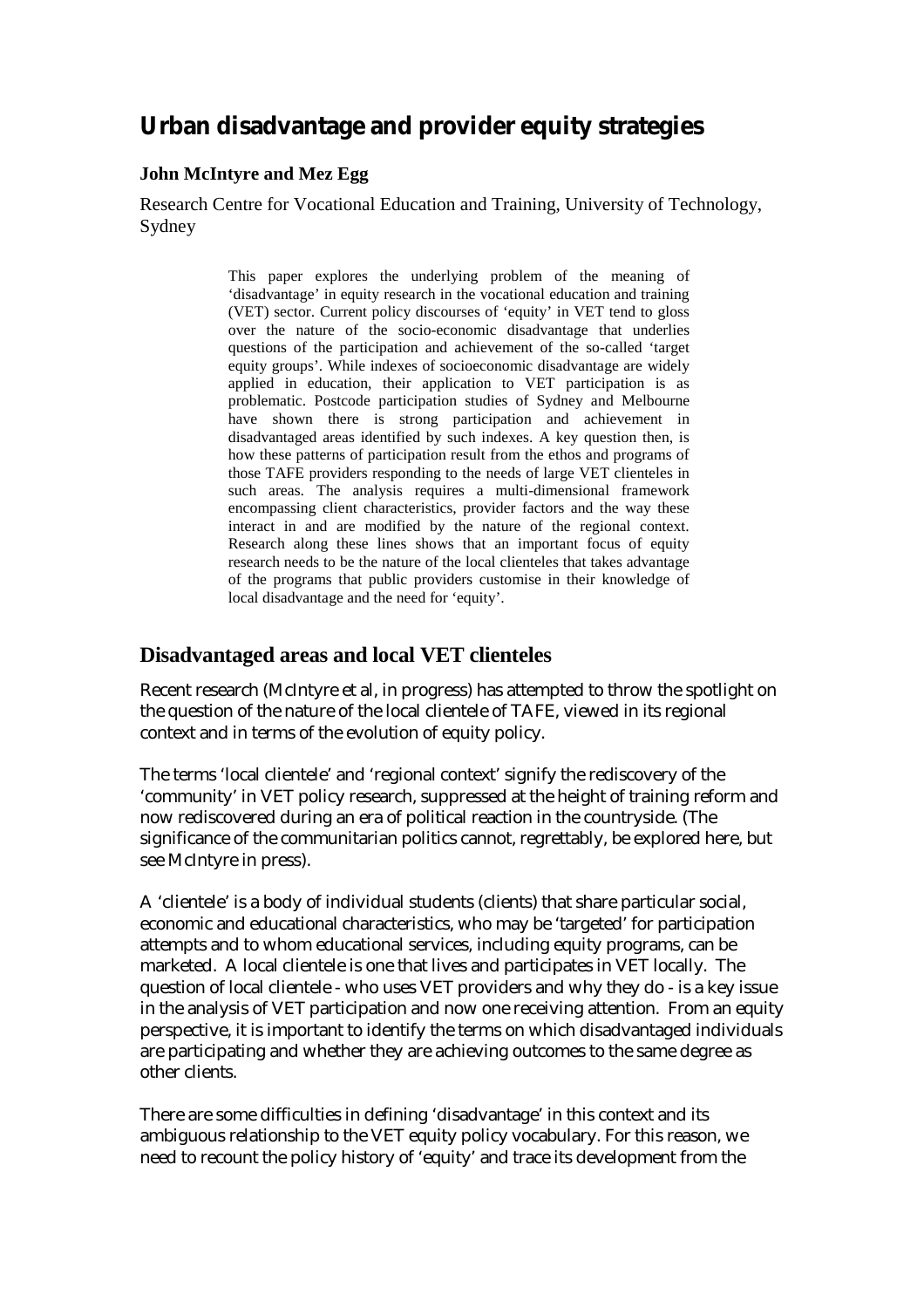earlier concept of disadvantage (and earlier terms of social deprivation or underprivilege).

'Disadvantage' is defined in socioeconomic terms. Though it has some problems, a useful contrast can be made between socioeconomic disadvantage and sociocultural characteristics. In studying 'local clientele' from disadvantaged areas, the prime interest is the employment and schooling levels. Such socioeconomic criteria provide the primary benchmark of disadvantage. It is also necessary of course to monitor sociocultural participation and its relationship to socioeconomic disadvantage, without confusing them. Sociocultural factors, including being Aboriginal or non-English speaking, may lead to lower education or employment levels that define socioeconomic disadvantage.

The localised nature of 'disadvantaged clientele' using TAFE and ACE providers has been established by a series of studies of participation in Sydney and Melbourne postcodes (McIntyre 1998, 1997, 2000b). These studies are made possible by the collection of student home postcodes in national VET statistics, an item that has relatively good data quality. Recent work has mapped VET participation onto patterns of 'urban disadvantage' as defined by the Australian Bureau of Statistics (ABS) indexes of socioeconomic disadvantage. These indexes, in brief, distinguish between more specific indexes based on economic (income and housing) or education-occupational factors (qualifications and occupational group). A full discussion of the application of ABS indexes of socioeconomic disadvantage can be found in McIntyre (2000a, 2000b).

One obvious trend from these studies is worth highlighting here (Tables 1 and 2). When Sydney or Melbourne postcodes were grouped by degree of disadvantage (sextiles), the greatest number of TAFE clients were found to be in the most disadvantaged postcodes. There were also other important differences in the educational and employment characteristics of the clients, and their sociocultural status (for example whether they are of non-English speaking background). It can be fairly concluded that TAFE clearly serves large groups of 'disadvantaged clientele' in these postcodes.

The Melbourne study (McIntyre 1999, 2000c) compared TAFE with adult community education (ACE) participation in over 2000 postcodes. This showed that while TAFE is concentrated in more disadvantaged postcodes, ACE participants are fairly equally distributed across the socioeconomic range. This points again to interesting questions about the socioeconomic characteristics of ACE clienteles, and continuing discussion about the role of different sectors. The study is consistent with the well-documented trend of ACE to attract large numbers of more advantaged clients (see McIntyre 2000c; McIntyre et al 1996).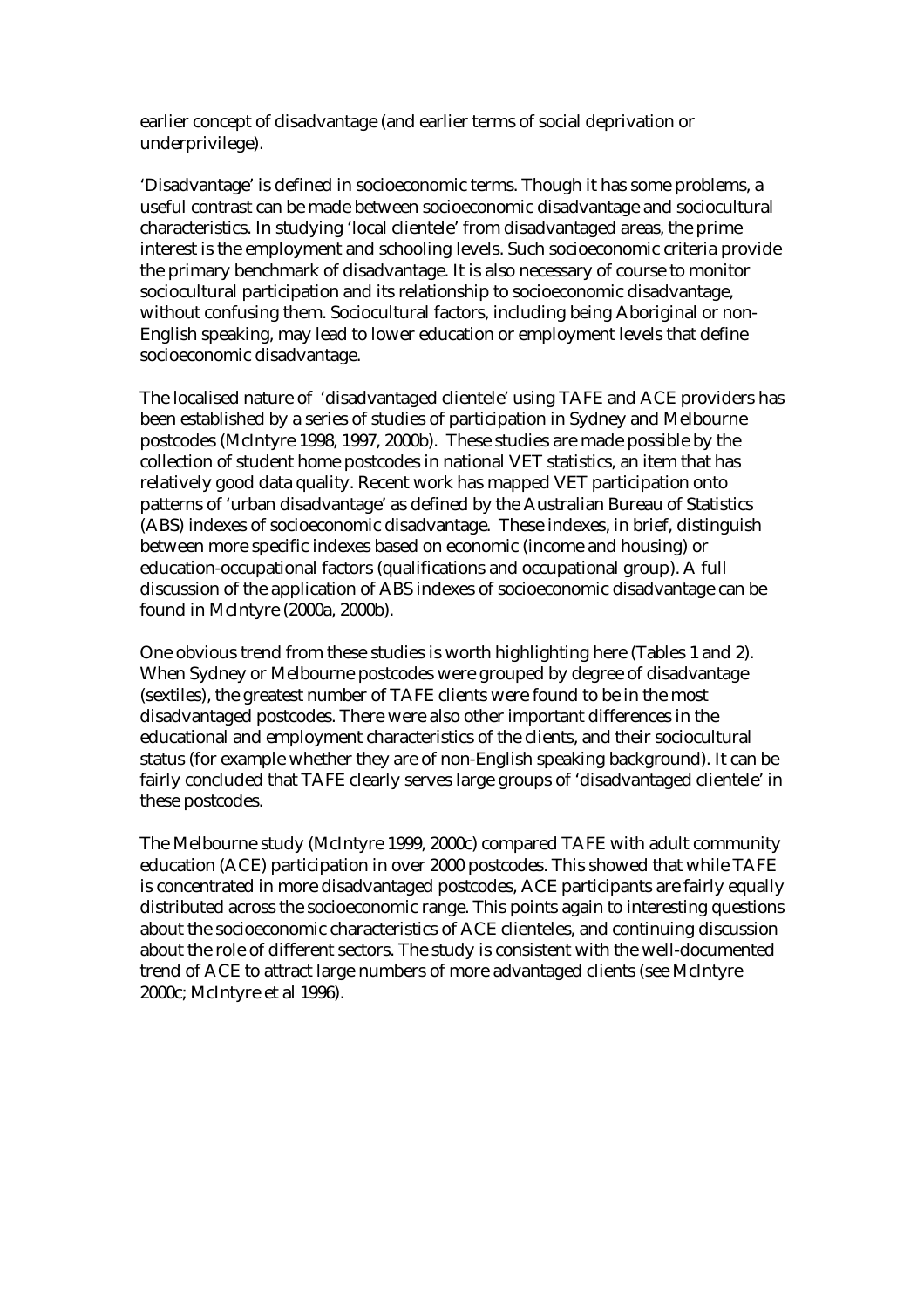| Sextile          | Total<br>partic. | <b>TAFE</b> | Partic.<br>rate $(a)$ | Emply<br>$%$ (b) | Yr 10 %<br>(c) | <b>ATSI</b> | <b>NESB</b> |
|------------------|------------------|-------------|-----------------------|------------------|----------------|-------------|-------------|
| 1                | 50,944           | 1306        | 7.9                   | 46.1             | 34.4           | 2.1         | 51.1        |
| $\boldsymbol{2}$ | 40,468           | 1038        | 6.9                   | 54.2             | 34.1           | 3.0         | 36.8        |
| $\mathbf{3}$     | 25,341           | 618         | 7.0                   | 57.7             | 33.8           | 2.4         | 27.5        |
| $\boldsymbol{4}$ | 29,369           | 734         | 6.9                   | 60.6             | 32.4           | 2.2         | 21.1        |
| $\bf 5$          | 20,944           | 537         | 6.4                   | 62.7             | 29.4           | 1.8         | 15.5        |
| $\bf 6$          | 19,810           | 495         | 4.9                   | 62.2             | 22.0           | 1.7         | 19.0        |
| All              | 186,876          | 785         | 6.7                   | 57.3             | 31.0           | 2.2         | 28.4        |
|                  |                  |             |                       |                  |                |             |             |

**Table 1:** Disadvantage and VET participation, Sydney postcodes (1996)

**Table 2:** Disadvantage and VET participation, Melbourne postcodes (1996)

| Sextile          | Total<br><b>TAFE</b><br>partic. | Av.<br><b>TAFE</b><br>partic. | <b>TAFE</b><br>partic.<br>rate $(a)$ | <b>Employ</b><br>(b)<br>$\%$ | Yr 10<br>or less<br>$%$ (c) | Total<br><b>ACE</b><br>partic. | Av.<br><b>ACE</b><br>partic. | TAFE-<br>ACE<br>ratio |
|------------------|---------------------------------|-------------------------------|--------------------------------------|------------------------------|-----------------------------|--------------------------------|------------------------------|-----------------------|
| $\mathbf{1}$     | 51,380                          | 1427.2                        | 9.7                                  | 49.4                         | 30.2                        | 17,080                         | 474.4                        | 0.40                  |
| $\boldsymbol{2}$ | 41,082                          | 1081.1                        | 8.8                                  | 58.5                         | 28.1                        | 16,170                         | 425.5                        | 0.44                  |
| 3                | 30,389                          | 799.7                         | 8.4                                  | 56.0                         | 29.1                        | 12,915                         | 339.9                        | 0.52                  |
| $\boldsymbol{4}$ | 29,061                          | 764.8                         | 8.9                                  | 56.0                         | 26.5                        | 14,374                         | 378.3                        | 0.54                  |
| $\overline{5}$   | 33,140                          | 872.1                         | 7.6                                  | 53.1                         | 20.5                        | 19,600                         | 515.8                        | 0.75                  |
| $\boldsymbol{6}$ | 19,960                          | 486.8                         | 6.8                                  | 51.2                         | 18.5                        | 16,206                         | 395.3                        | 0.93                  |
| All              | 205,012                         | 895.2                         | 8.3                                  | 54.1                         | 25.4                        | 96,345                         | 420.7                        | 0.60                  |

**Source**: McIntyre (2000c). Sextiles grouped by Index of Socioeconomic Disadvantage. Legend: (a) = the number of 1996 TAFE students from the postcode as a proportion of persons aged 15 years and over; (b) = students self-employed or employed part-time or fulltime; (c) = students with year 10 or less prior schooling as a proportion of all students. The last two rates ignore the 'not stated' numbers in each case.

A strong case then can be made for identifying disadvantaged 'regions' and analysing their local VET clientele, and more particularly in what respects these are disadvantaged clienteles. This kind of analysis is essential for developing a convincing analysis of the 'community benefits' of participation in VET, whether TAFE or ACE or private provision. Such an analysis is needed if the current interest in 'learning communities' and regional developments is to feed into VET policy and correct its recent neglect of the 'community dimension' of adult participation.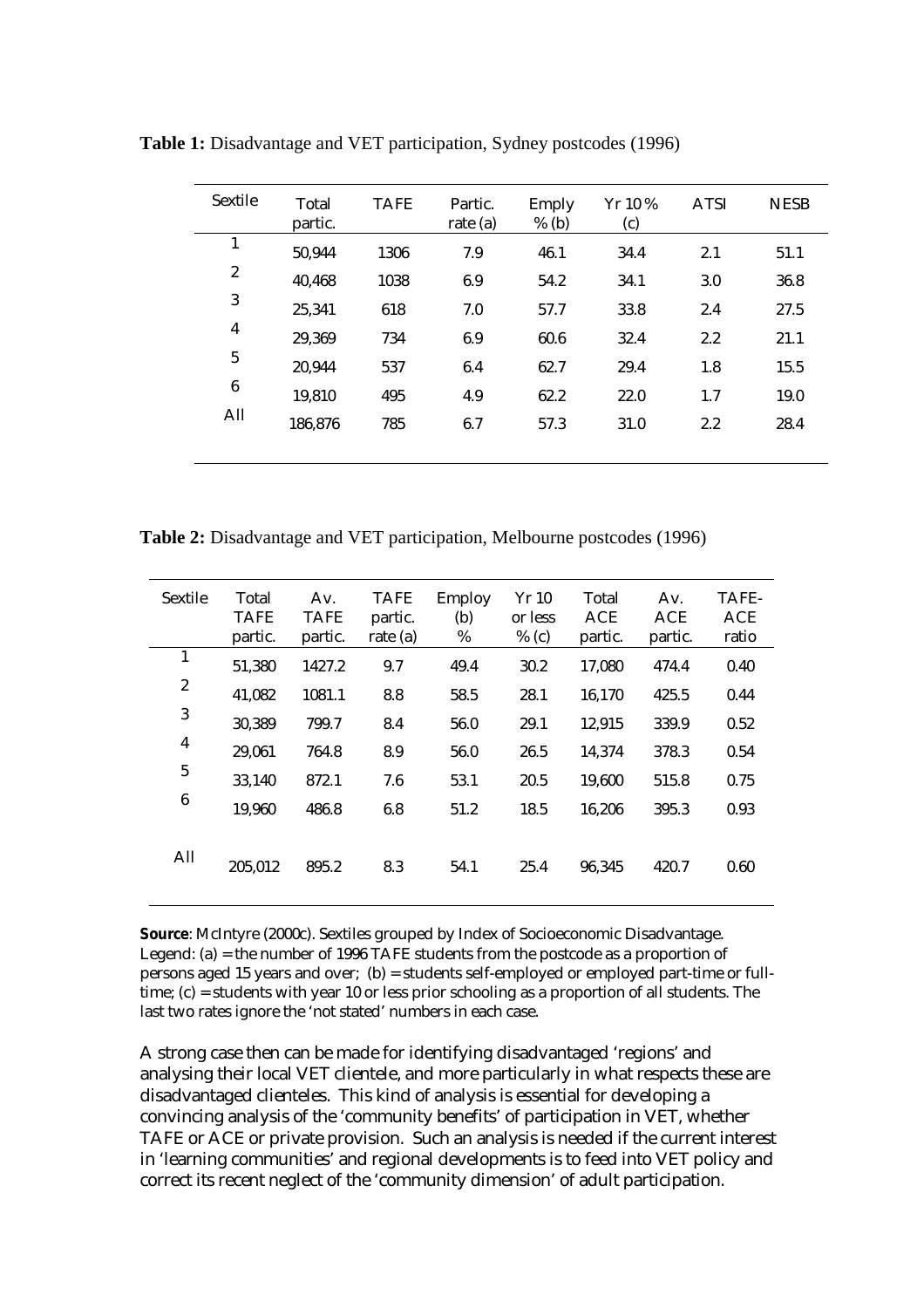# **'Equity' and its policy history**

How to conceptualise the analysis of local clienteles is a problem that first requires some troubling of the concepts of equity.

Although as Falk states (1999, p 47) there is a commonsense view that equity means equal - which means the same - as individuals are clearly not 'the same', equity is frequently taken out of 'the realm of the commonsense' and placed into the 'too hard basket'. So although most people hold and can express this commonsense view, it is commonsense (ie manifestly true) only to the extent to which it is not examined.

Beyond the commonsense view, equity is in fact a 'slippery, illusory notion, embedded in and so constrained by its ideological framings and popular mythologies' (Butler 1999, p 31), and equity policy and practice reflect this. Government policy has had a major role in developing equity practices in VET through both funding regimes (TAFE, National Training Reform Agenda) and various commissions into related areas (Fitzgerald Report, Henderson Report). In the last decade in particular, equity policy and practice critique, analysis and research have contributed to the development of a broader view. The emphasis of the activities of government and researchers is always to explore and develop two related and enmeshed issues. The first issue is that of equity as an expression of 'educational fairness' or a 'fair go for all'. This is the debate around funding levels, targeted versus mainstream programs and individualised versus community development responses. The second issue is one of effectiveness and the search for specific strategies that do deliver equity outcomes and also involves the search for satisfactory measures of the outcomes of these strategies. Practitioners' responsibility then is to take the policy rhetoric of 'target equity groups', 'key performance measures' and so on and develop their own commonsense (and actionable) view of equity.

Various approaches or lenses have been used to look at equity in VET. Butler and Ferrier (2000) suggest that equity policy should be interrogated for its role in enabling a 'screening' of the privileges of the 'norm' as well as acting as an organising principle through which equity or justice can be 'distributed'. Powles and Anderson (1997) suggest an approach to equity provision that examines the underlying goals of provision and whether policy and practice serve a social service role (ie whether they are based on the nature of disadvantage) or whether they serve an economic utility role and are based on the levels of disadvantage. In many Economic Union countries, in particular in Britain, use of the term 'equity' has largely been replaced by 'social exclusion'. This concept is a response to globalisation and highlights the reignition of the social and economic divisions between those who benefit from the new economy and those who are 'left behind' or excluded. It is a concern for the costs of social alienation.

Equity appears in VET policy in varying guises. The storyline of contemporary equity policy is of a person lifting themselves from the social and economic ignominy of the dole queue or single parent's benefit to the buying power and opportunities of a well-paid job. Through their participation in VET and hence the labour market, individuals become respected and valuable members of society. In contrast, some earlier policies (especially in the 70s and early 80s) emphasised the need for an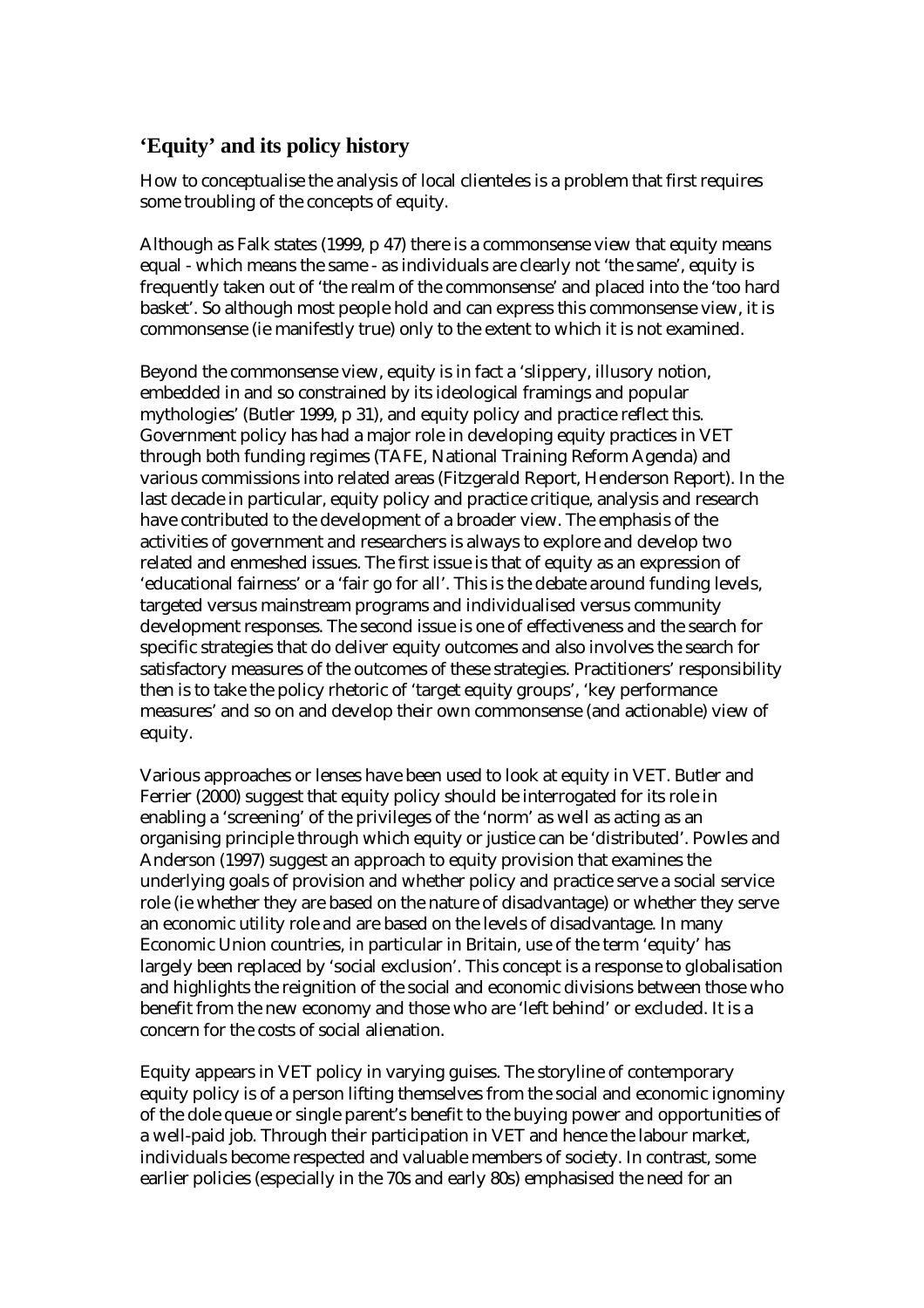appropriate response to address poverty. Reform measures reflected a concern to overhaul the state and its institutions as the key to overcoming the poverty that was at the heart of uneven life experiences. The Kangan and Fitzgerald reports reflect that view of equity policy development.

Each of these contrasting snapshots of VET equity policy is underpinned by a different concept of equity. On the one hand, there is a view of the individual who (simply) needs help to overcome barriers and gain access to a multitude of opportunities. But on the other hand, in the 70s example, equity is seen to be impossible to achieve without addressing the inequity of the systems supporting the state. Yet another view, perhaps a Marxist view of equity, would suggest that without changing the capitalist state itself, equity is not possible. Thus the concept of equity is highly variable in meaning, which reflects origins based on different paradigms or modes of thinking about society. Each paradigm attributes the causes of disadvantage to a different foundational cause, and is grounded in a different political and philosophical ideology. Each provides an explanation of multiple forms of social disadvantage - economic, social, political and cultural.

Table 3 is an attempt to present an interpretation of the relationship of these concepts to underlying social theory.

| <b>Strategies</b><br>to promote<br>equity in<br>VET | Equity<br>strategies not<br>needed:<br>provide<br>welfare to<br>those who are<br>unable to<br>support<br>themselves. | Provide access<br>courses and<br>'second chance'<br>education<br>opportunities to<br>enable people to<br>move in from the<br>margins. | Manage diversity,<br>address social<br>exclusion through<br>close connections<br>between welfare<br>and the labour<br>market. | Remove barriers<br>to increase the<br>level of<br>representation of<br>target groups.          | Go out to the<br>people, work<br>with them to<br>identify and<br>develop tools to<br>empower<br>collective social<br>action. |
|-----------------------------------------------------|----------------------------------------------------------------------------------------------------------------------|---------------------------------------------------------------------------------------------------------------------------------------|-------------------------------------------------------------------------------------------------------------------------------|------------------------------------------------------------------------------------------------|------------------------------------------------------------------------------------------------------------------------------|
| Role of<br>work                                     | Work and<br>equity do not<br>have an<br>association.                                                                 | Work is how<br>people express<br>their value to<br>society.                                                                           | Welfare is through<br>work.                                                                                                   | Work is an<br>important aspect<br>of people's lives -<br>all people have<br>the right to work. | All people have<br>the right to<br>participate in<br>work under<br>healthy and<br>suitably valued<br>conditions.             |

**Table 3:** Concepts of equity (after Egg, in progress)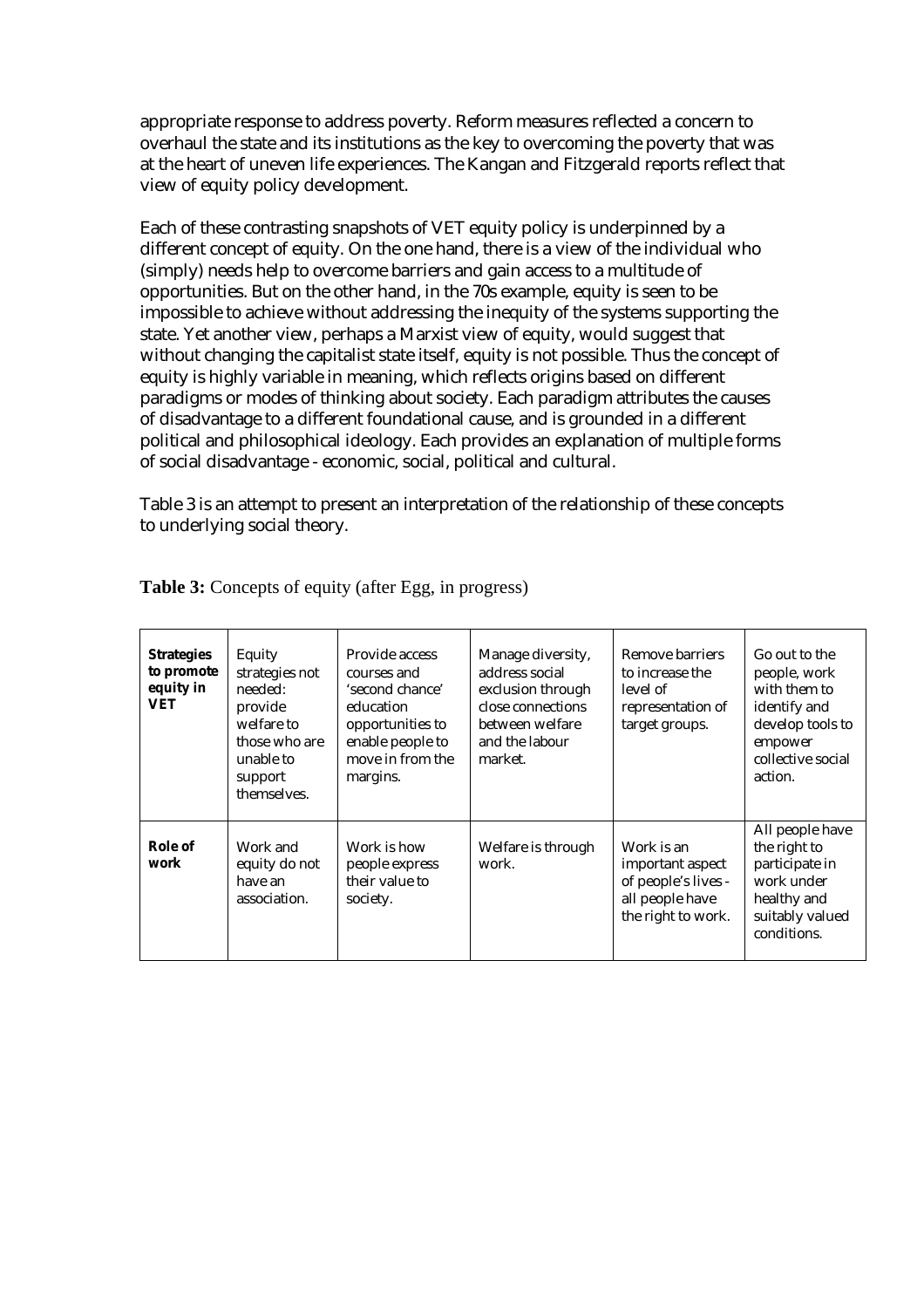| <b>Focus</b> or<br>goal of<br>equity          | Opportunities<br>are available<br>to all; there is<br>a natural order<br>to society and<br>only some can<br>benefit. | Develop each<br>individual to<br>maximise his/her<br>economic<br>potential. Enable<br>individuals to<br>improve<br>themselves, thus<br>they will have<br>access to the<br>benefits of society,<br>improving their<br>return to society<br>through increased<br>productivity.<br>Avoid waste of<br>talent. | (Individual choice)<br>Social exclusion is a<br>failure of the<br>relationship<br>between the<br>individual and<br>society and arises<br>through problems<br>of resource<br>allocation. It also<br>involves power<br>relations, culture<br>and social identity. | (Distributive)<br>justice - Rawls)<br>Make the<br>education system<br>accessible to the<br>individual. By<br>redistributing<br>resources.<br>inequalities can be<br>addressed. | (Social justice)<br>Non-dominant<br>groups should<br>be supported<br>and resourced to<br>develop tools to<br>challenge an<br>oppressive<br>system |
|-----------------------------------------------|----------------------------------------------------------------------------------------------------------------------|-----------------------------------------------------------------------------------------------------------------------------------------------------------------------------------------------------------------------------------------------------------------------------------------------------------|-----------------------------------------------------------------------------------------------------------------------------------------------------------------------------------------------------------------------------------------------------------------|--------------------------------------------------------------------------------------------------------------------------------------------------------------------------------|---------------------------------------------------------------------------------------------------------------------------------------------------|
| <b>Dominant</b><br>policy<br>tools,<br>issues | Maintains the<br>status quo,<br>social and<br>class<br>reproduction.                                                 | Utilises human<br>capital,<br>managerialism.                                                                                                                                                                                                                                                              | Allows/enables the<br>marketplace to<br>dictate. Economic<br>rationalism, mutual<br>obligation.                                                                                                                                                                 | Addresses social<br>disadvantage,<br>arbitrates between<br>competing<br>interests in<br>society.                                                                               | Requires change<br>in economic<br>system, in order<br>to effect change<br>in social<br>relations and<br>institutional<br>processes.               |
| Political<br>ideology                         | Conservatism                                                                                                         | Neo-conservatism                                                                                                                                                                                                                                                                                          | Neo-liberalism                                                                                                                                                                                                                                                  | Liberal/liberal<br>humanism                                                                                                                                                    | Socialism,<br>radical socialism                                                                                                                   |

The divisions should not be viewed as rigid. In particular, although a strategy (eg target equity groups) may emerge through one view of society (ie distributive justice), it may well be considered a suitable (or pragmatic) strategy through another lens (such as economic rationalism). However, such a representation of concepts can offer an indication of the sources of some of the stresses involved at the levels of both policy development and policy implementation.

The table was constructed through examination of various strategies for addressing equity issues and also various perceptions of work. The role of work is included in the recognition that it has become a key component in current views of equity concepts. More broad connections are then made with the overall focus or goal of equity strategies in the education system and then some of the broader policy issues associated with each of the parent ideologies that are set out on the final line. The table could have been presented in reverse order ie with 'political ideology' the starting point. However, this 'view' is intended to give a model for the process of interrogating practice in the search for underlying influences (Egg, in progress). One important limitation of such a table is that it fails to take account of the contextualised nature of equity practice. Such practice may be equally influenced by prevailing macro or micro level policies, resource availability, organisational flexibility and so on as it is by underlying concepts. Examining this interplay is the project of the NREC research.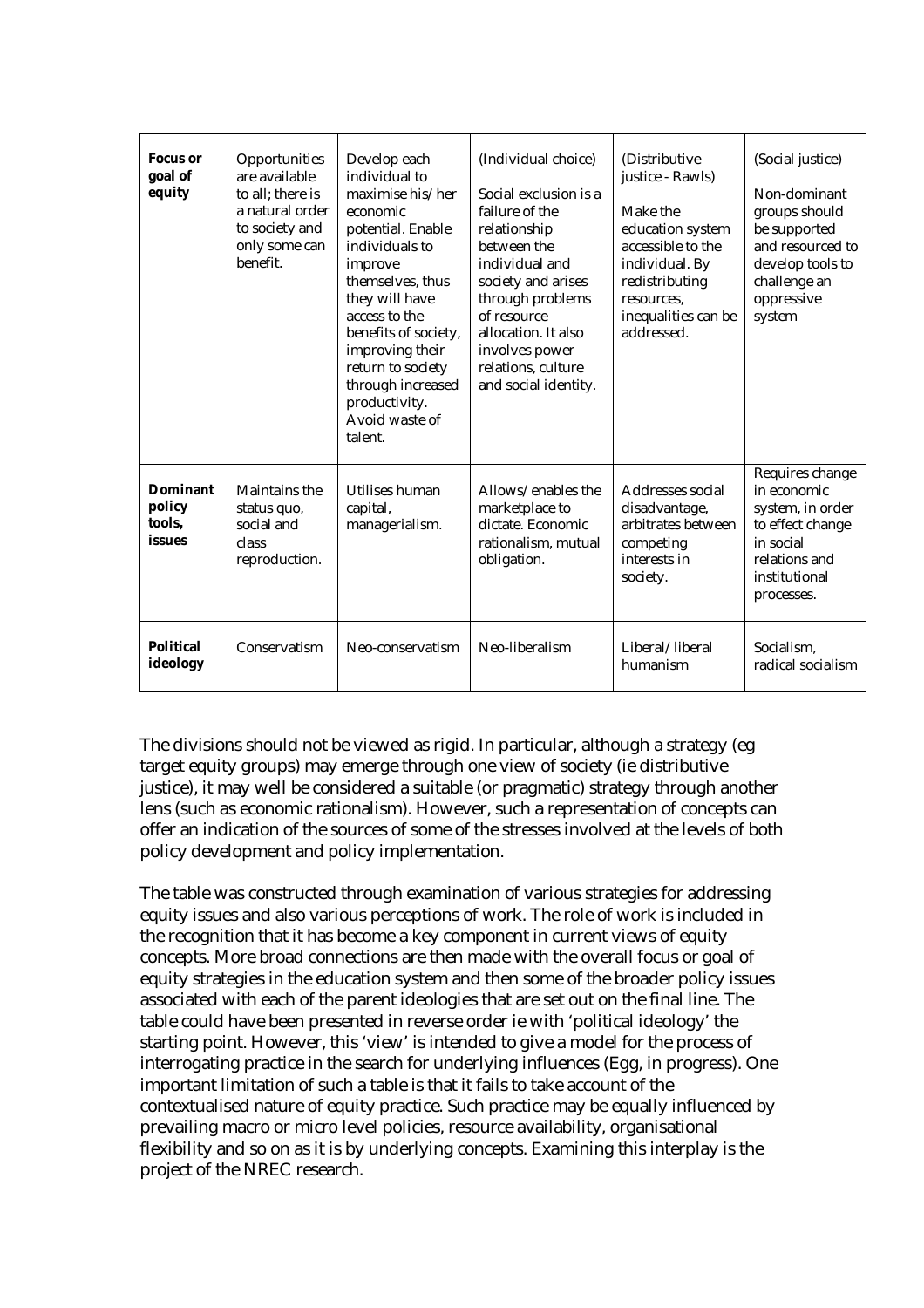## **Conceptualising provider equity strategies**

Past work on equity policy since the period of training reform has focused on the client perspective, identifying and describing target groups such as indigenous Australians, women, people with a disability, people from a non-English speaking background and more recently, among 'emerging' classifications - people with a mental illness, people from rural areas, prisoners and mature age workers facing a restructured workplace. Specific equity strategies, including the development of appropriate pathways and options, are then based on the group profile.

However, from a perspective of urban disadvantage, it is necessary to locate 'the disadvantaged' in a local and regional context. The abstract social space that is implied in the language of 'target equity group representation' needs to be replaced by a focus on local clientele that come from disadvantaged urban areas (leaving aside questions of non-metropolitan regions). To take this perspective is to ask how disadvantaged people in urban areas access the system and what benefits they derive from their participation in TAFE in large numbers, according to the studies reported earlier (McIntyre 2000b, 2000c).

Such research needs a robust framework to understand how participation and outcomes are achieved through a complex set of interactions among specific client characteristics, provider equity strategies and locality factors. This framework brings together client, provider and regional perspectives on equity research.

Most importantly, such a framework reinstates the provider in the analysis, since institutions, or rather the professionals that work within (and beyond) them, are agents who propound and pursue strategies designed to achieve equity in the system. How professionals 'strategise around equity' in disadvantaged Sydney and Melbourne TAFE catchments is highly researchable.

A framework for research is needed if we are to grasp how equity is produced through an interaction between providers and clients, mediated by socioeconomic and cultural influences in particular localities, including the labour market, transport and other community infrastructure, population movements and so on. How then do we conceptualise a framework that would allow us to rediscover (for it was lost in a period of training reform) the 'community dimension' of equity policy (McIntyre 2000a)?

The broad parameters are suggested by Figure 1 (based on McIntyre 2000a, and see also McIntyre et al 1996) suggests one possible schematisation.

**Figure 1:** Framework for analysis of equity in local participation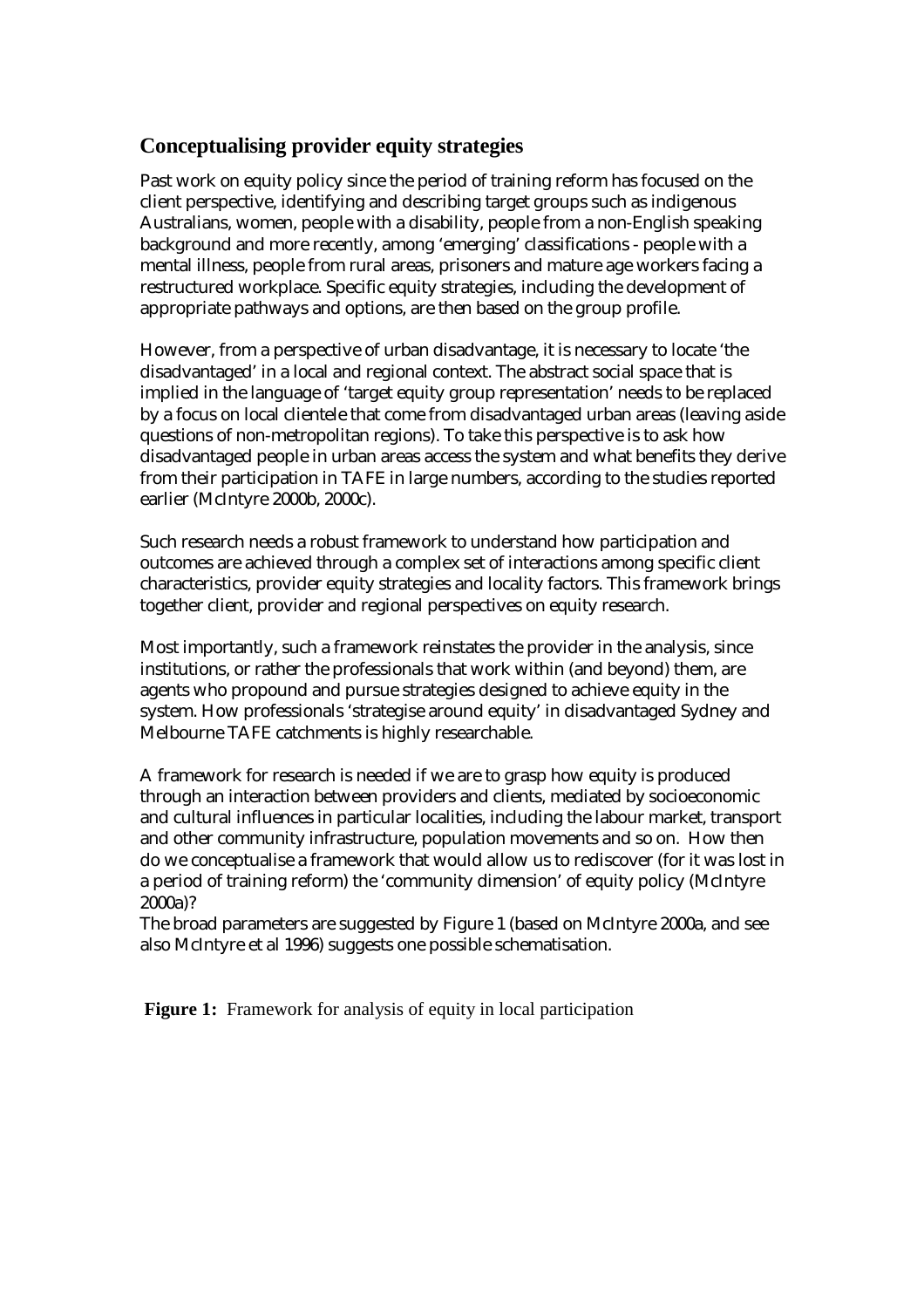

A variation of this kind of multi-dimensional framework is that proposed by our current NREC-funded research (McIntyre et al, in progress). The three dimensions are referred to as client, provider and regional perspectives on equity research. *Client perspectives* refer to the dominant concept of 'equity target groups' and the factors that compound disadvantage, creating barriers to access, retention and success that are often exacerbated by systemic and institutional barriers. *Provider perspectives* highlight the role of the provider in generating equity outcomes through delivering or brokering 'workable solutions' at the local level to generate desired outcomes. It focuses on what is required to customise equity strategies for local disadvantaged clienteles, including the development of pathways and options. *Regional perspectives* emphasise that equity in the VET system is constrained by great social and economic variations within the capital cities and between urban and regional and rural communities, recognising that differing labour market, employment and sociocultural factors impinge on the 'provider-client interactions' already referred to.

VET providers take these local and specific conditions into account and include the issues that arise as part of their practice in constructing responses to equity policies. Thus, there is a need for a further level of analysis to examine the active roles that professionals play in making their organisation responsive to the local context.

Figure 2 attempts to suggest how particular localised and responsive equity strategies are 'nested' within larger policy, resourcing and professional rationales that 'construct' the provider, depicted by policy as 'delivering' outcomes.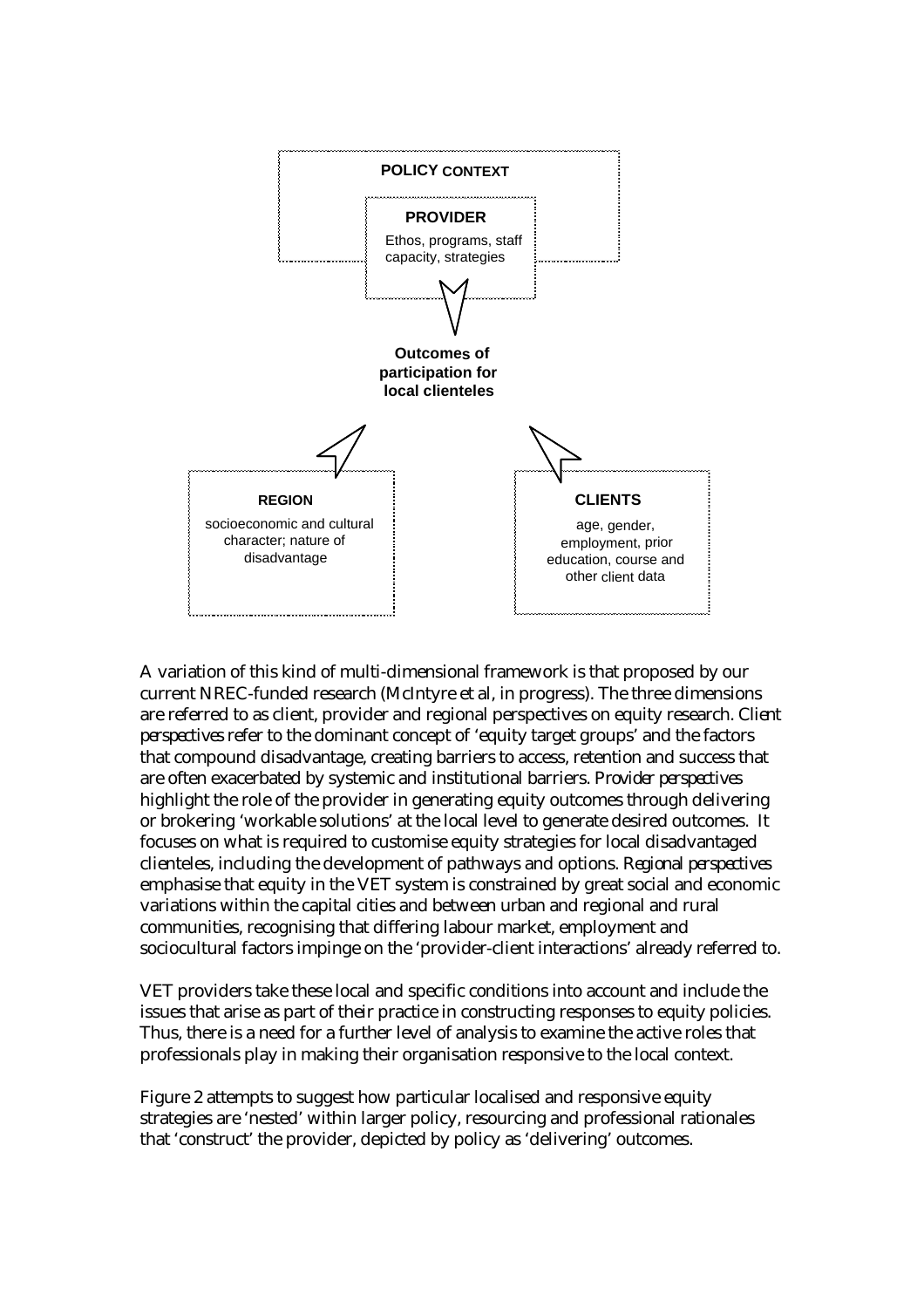It is at this level that our NREC research is attempting to uncover the 'agency' of the TAFE Institute in producing equity outcomes for the local disadvantaged clienteles through programs that respond to the characteristics of these clients. Though it is not usually regarded as customisation, it is precisely that (see ANTA 1998).

**Figure 2:** The 'nesting' of equity practices within TAFE policy



# **Conclusion**

This paper has attempted to build on past work that attempts to locate equity in VET participation in its regional or 'community' context. There is still much to explore in this area, now that there is an increasing policy interest in learning communities and the re-discovery of regional development as a policy frame for VET. The national key centre program of the UTS Research Centre for VET will this year be exploring the development of learning communities in four Australian capital cities.

What emerges from the work on urban disadvantage in urban localities in Sydney and Melbourne is the importance of a concept of 'local equity clienteles'. This concept highlights the way residents in a given disadvantaged area benefit from the strategies of providers that recognise both their needs and characteristics and the characteristics of the region, to modify what is possible in the way of equity outcomes: increased skill levels, employment opportunities, entry to further education and so on.

# **References**

Australian National Training Authority (1997) Stocktake of equity reports and literature in VET. Brisbane: Australian National Training Authority.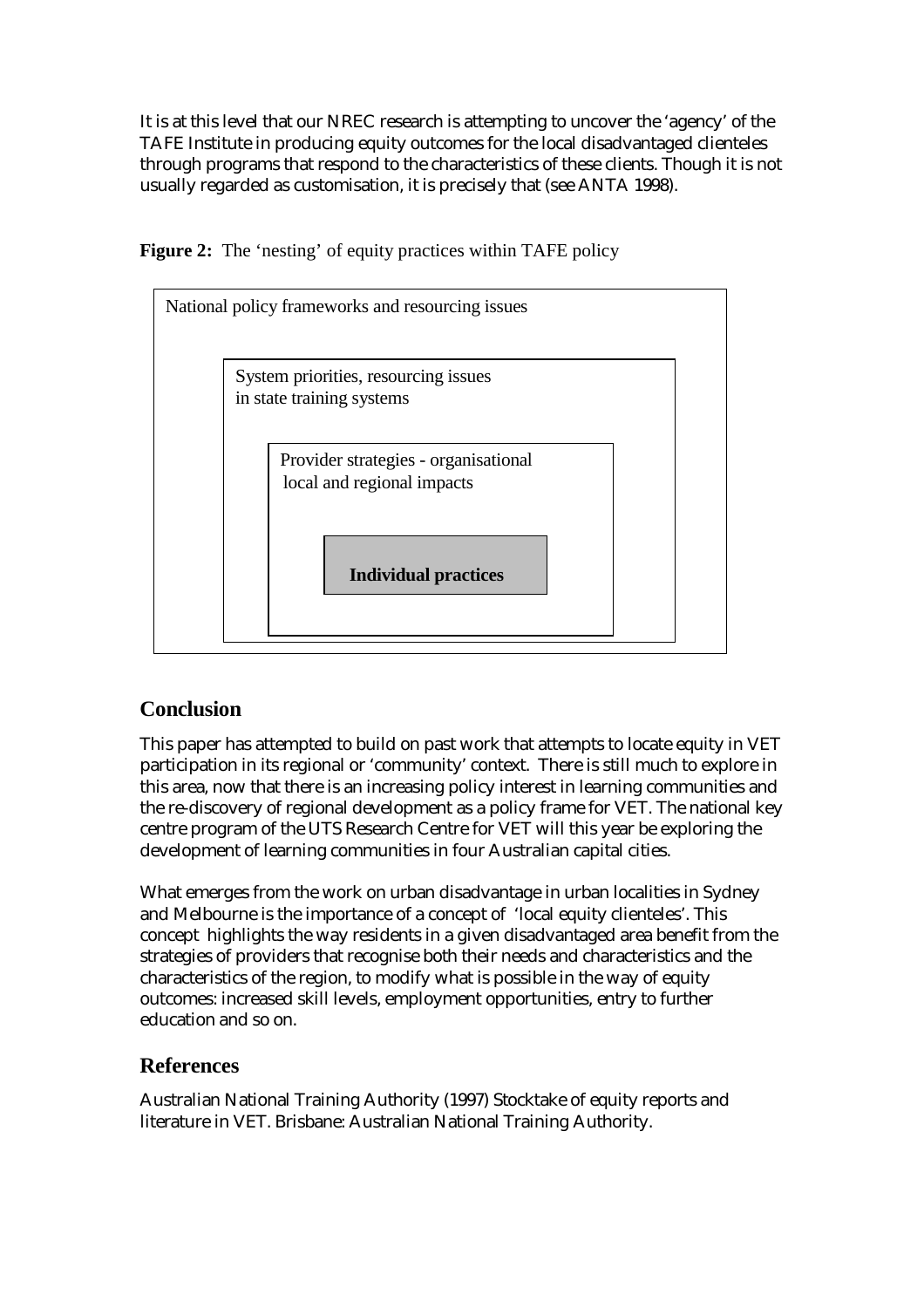Australian National Training Authority (1998) Achieving equitable outcomes. Brisbane: Australian National Training Authority.

Australian Committee on Technical and Further Education (1974) TAFE in Australia. Report on needs in technical and further education (Kangan Report), vol 1. Canberra: Australian Government Publishing Service.

Butler E and Ferrier F (2000) Don't be too polite, girls! Women, work and VET: a critical review of the literature. Adelaide: National Centre for Vocational Education Research.

Butler E (1999a) Technologising equity. The politics and practices of equity and workplace learning. In D Boud and J Garrick (eds) Understanding learning at work. London: Routledge.

Butler E (1997) Beyond political housework: gender equity in the post-school environment. Report prepared for the Premier's Council for Women, Sydney, New South Wales.

Egg M (in progress) VET provider understandings of equity. Master of Education, Honours thesis. University of Technology, Sydney.

Falk I (1999) Equity: VET for the good of the nation. National Workshop on Equity Research: report and papers from a national workshop convened by the RCVET at the University of Technology, Sydney, 21-22 May. RCVET Working Paper 99:10.

Fitzgerald R (1976) Poverty and education in Australia. Fifth main report, Australian Government Commission of Inquiry into Poverty. Canberra: Australian Government Publishing Services.

Golding B (1996) Education and training pathways: no end to travelling. Learning and work: the challenges - fourth International Conference on Post-Compulsory Education and Training, Gold Coast, 2-4 December.

Golding B, Volkoff V and Ferrier F (1997) Summary report of access and equity literature on VET in Australia: barriers, strategies and policies. Brisbane: Australian National Training Authority.

McIntyre J (1998) Equity and local participation in VET: some preliminary findings in Sydney postcodes. In Quality and diversity in VET research, Proceedings of the second annual conference of the Australian Vocational Education and Training Research Association, Sydney, pp 246-253.

McIntyre J (1999) A further local participation study: TAFE and ACE in Melbourne postcodes. In Research futures, future research - Proceedings of the third annual conference of the Australian Vocational Education and Training Research Association. Sydney: The Association.

McIntyre J (2000a) Equity and local participation in VET: policy critique and research directions. Australian and New Zealand Journal of Vocational Education Research, vol 8, no 1.